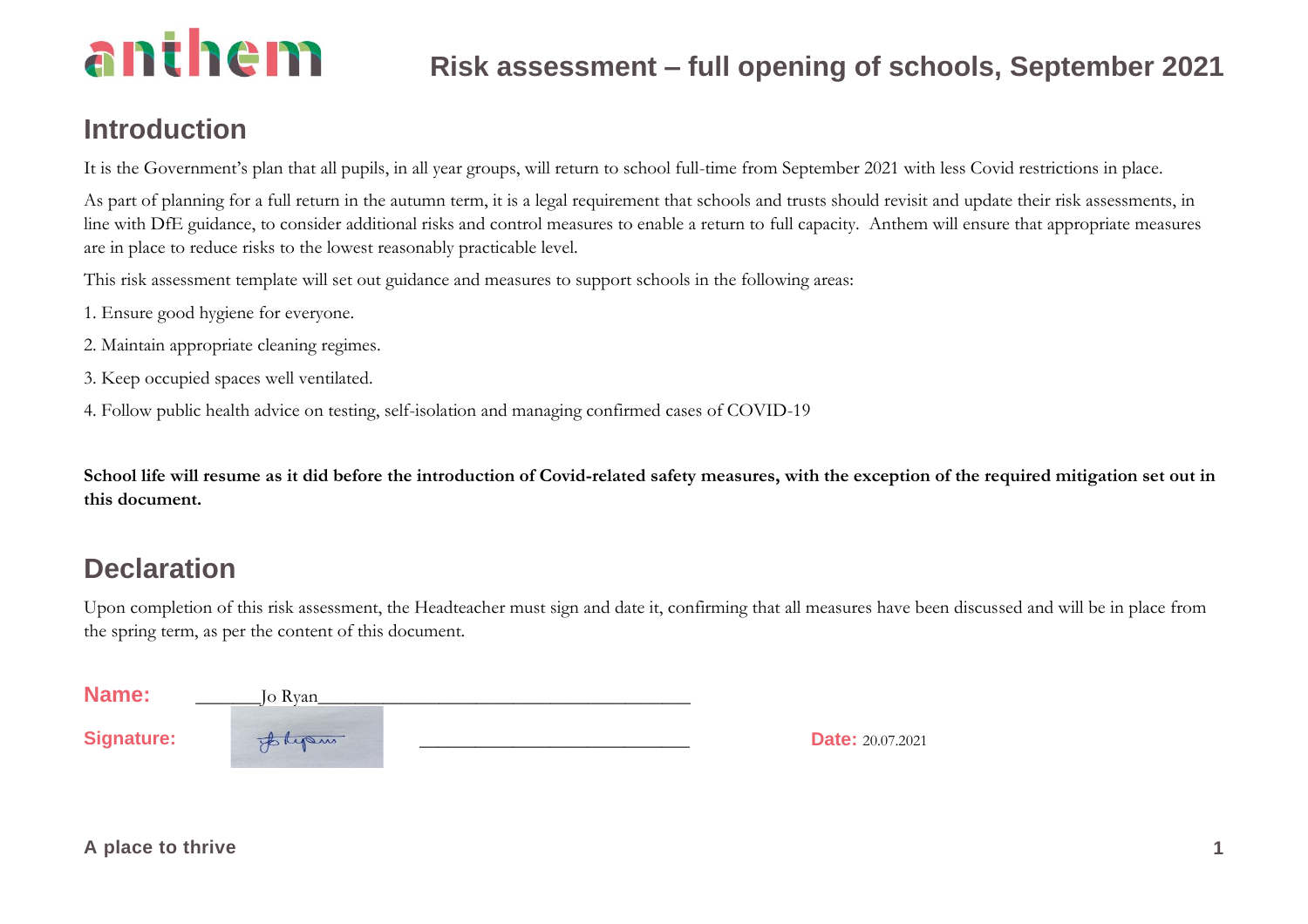#### **Risk assessment – full opening of schools, September 2021**

This document will be periodically reviewed and updated. The Anthem Property Manager (Corey Gilbert) will arrange an initial review shortly after the start of term; additional reviews may also be required as and when Government advice changes.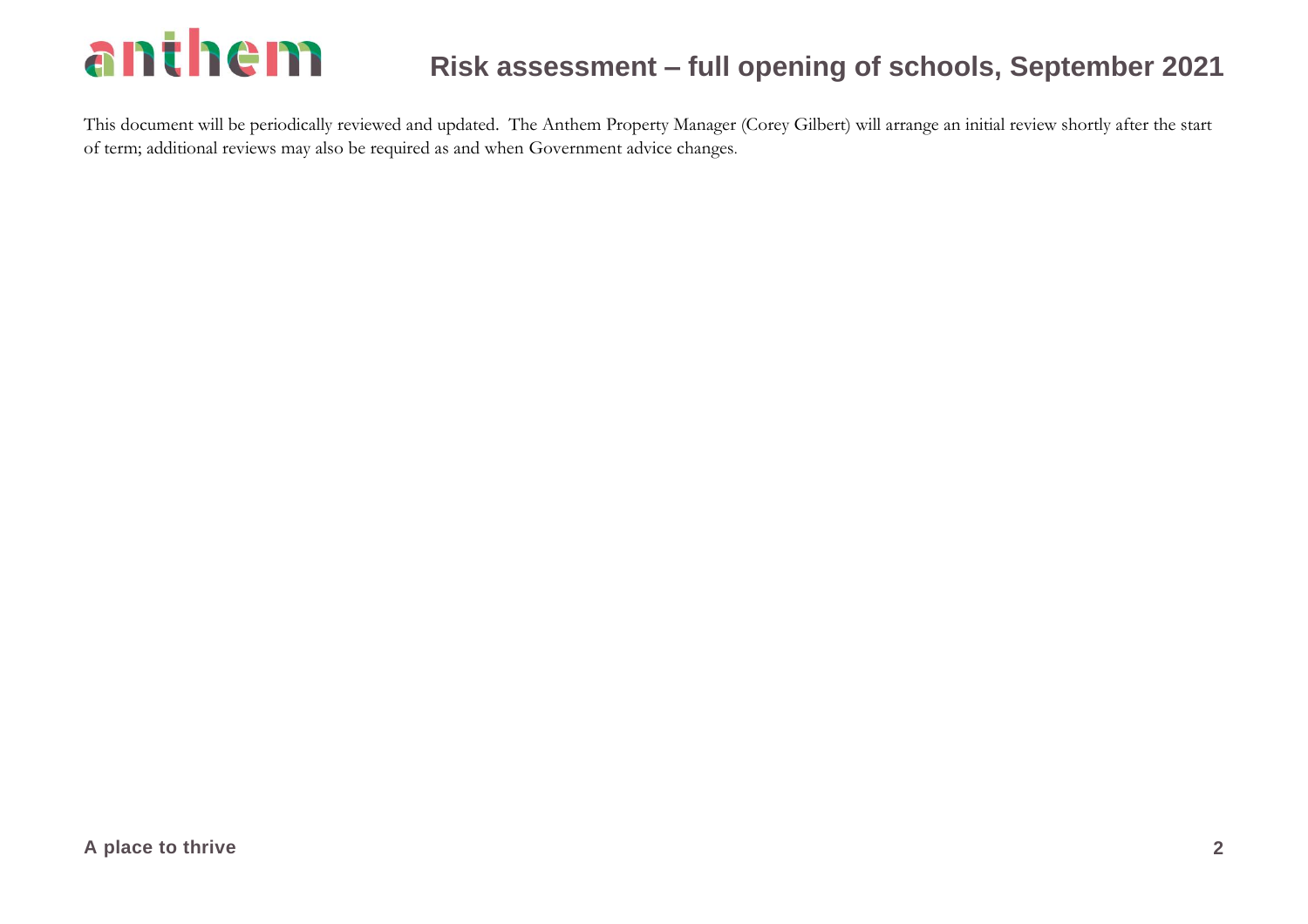#### **Risk assessment – full opening of schools, September 2021**

| <b>School Level</b>                                                                                                                                                                                                                                                                                                                                                                                                                                                                                                                                                      |
|--------------------------------------------------------------------------------------------------------------------------------------------------------------------------------------------------------------------------------------------------------------------------------------------------------------------------------------------------------------------------------------------------------------------------------------------------------------------------------------------------------------------------------------------------------------------------|
| (Mitigation, responses and confirmation that actions have<br>been completed)                                                                                                                                                                                                                                                                                                                                                                                                                                                                                             |
|                                                                                                                                                                                                                                                                                                                                                                                                                                                                                                                                                                          |
| Handwashing will be a regular practice - on arrival, break times, and lunch time,<br>after coughing etc and entering the classroom after leaving for whatever reason.<br>All classrooms have a sink area and soap, paper towels and hand sanitiser will be<br>provided at each sink.                                                                                                                                                                                                                                                                                     |
| Bins with lids are in all classrooms and communal areas. There is a plentiful<br>supply of tissues with a clear message to children of 'catch it, bin it, kill it' - these<br>bins will be in classrooms and around the school in key locations. All bins will<br>have bin liners and will be cleared and cleaned daily.                                                                                                                                                                                                                                                 |
| Posters in place to promote hand and respiratory hygiene.                                                                                                                                                                                                                                                                                                                                                                                                                                                                                                                |
| The school will have a day cleaner to undertake routine cleaning of toilets and<br>other shared areas. Cleaner will clean chairs, tables, taps, window and door<br>handles regularly along with other high contact areas.<br>Spaces used will be cleaned at the end of each day with each cleaner following<br>their cleaning schedule. Communal areas such as toilets and stairwells with hand<br>rails will be cleaned during the day in addition to the end of the day.<br>Catering staff will be extra vigilant in their cleaning of the kitchen and dining<br>area. |
|                                                                                                                                                                                                                                                                                                                                                                                                                                                                                                                                                                          |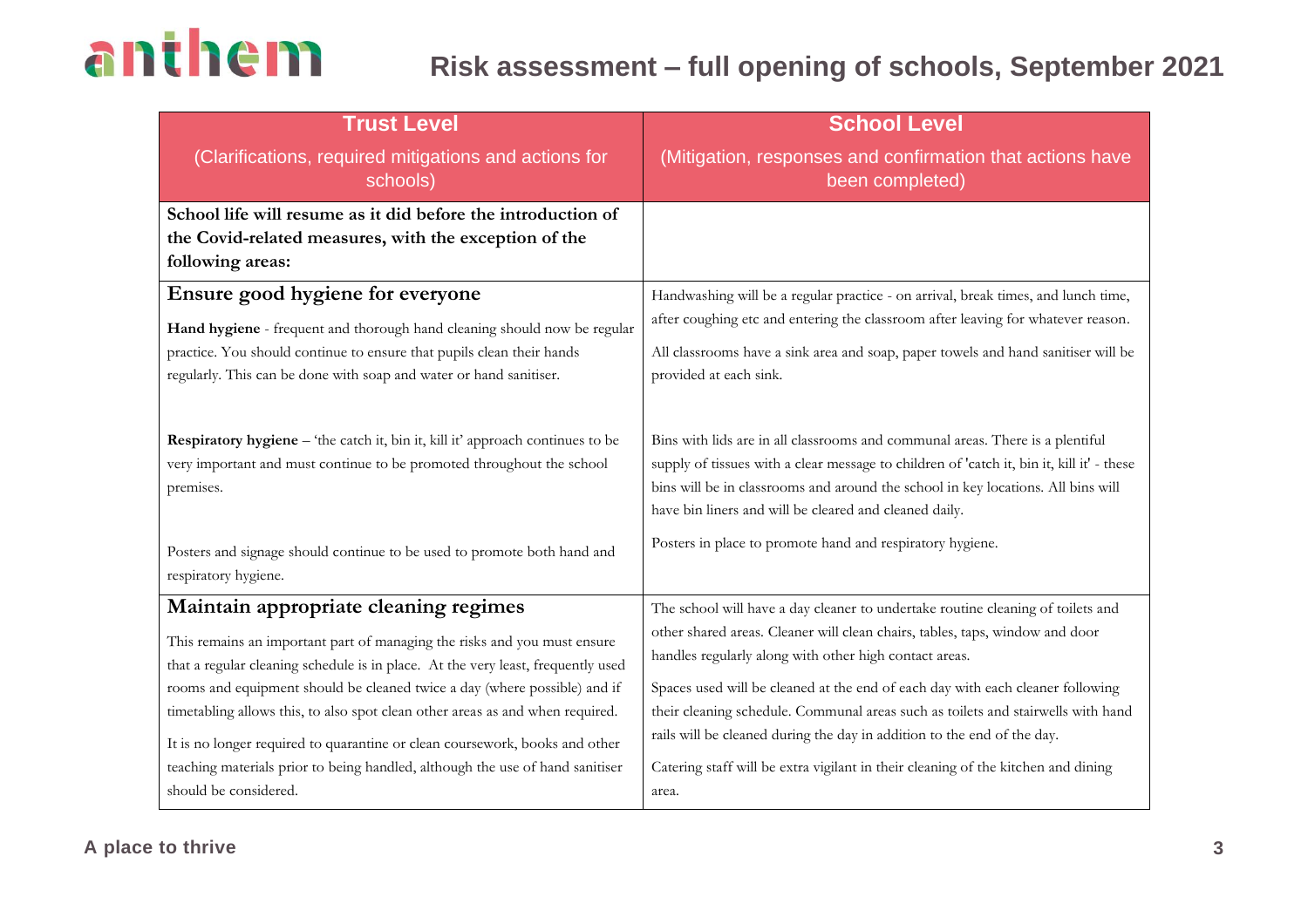#### **Risk assessment – full opening of schools, September 2021**

|                                                                                                                                                                                                                                                                                                                                                                                                                                                                                                                                                                                                                                                                                                                                                                                                                                                                                                                                                                                                              | Staffroom will be cleaned after lunch and at the end of the day. Disposable cups,<br>cutlery and paper towels will be available. |
|--------------------------------------------------------------------------------------------------------------------------------------------------------------------------------------------------------------------------------------------------------------------------------------------------------------------------------------------------------------------------------------------------------------------------------------------------------------------------------------------------------------------------------------------------------------------------------------------------------------------------------------------------------------------------------------------------------------------------------------------------------------------------------------------------------------------------------------------------------------------------------------------------------------------------------------------------------------------------------------------------------------|----------------------------------------------------------------------------------------------------------------------------------|
| Keep occupied spaces well ventilated                                                                                                                                                                                                                                                                                                                                                                                                                                                                                                                                                                                                                                                                                                                                                                                                                                                                                                                                                                         |                                                                                                                                  |
| It is essential to ensure that occupied space remains well ventilated<br>throughout the school day. This can be achieved by the following measures;                                                                                                                                                                                                                                                                                                                                                                                                                                                                                                                                                                                                                                                                                                                                                                                                                                                          |                                                                                                                                  |
| Windows: where possible, windows should be opened to increase ventilation<br>around all rooms used by staff and pupils.                                                                                                                                                                                                                                                                                                                                                                                                                                                                                                                                                                                                                                                                                                                                                                                                                                                                                      | Windows and doors of all classrooms will be kept open to increase ventilation.                                                   |
| Doors: bearing in mind fire safety and safeguarding requirements, consider<br>propping doors open to aid with ventilation and to limit handle use.                                                                                                                                                                                                                                                                                                                                                                                                                                                                                                                                                                                                                                                                                                                                                                                                                                                           |                                                                                                                                  |
| Air-conditioning: the risk of air-conditioning spreading the virus is<br>extremely low, therefore certain types of air-conditioning systems can be<br>used, if required. If a system introduces fresh air into a room, then they can<br>be used in all locations. An air-con system which only recirculates air within<br>the same area (i.e. no fresh air is introduced), they can be used but only if<br>they serve one room only; any air-con system of this type serving multiple<br>rooms must not be used unless the recirculation mode can be deactivated.<br>Ventilation systems: where mechanical ventilation is present, recirculatory<br>systems should be adjusted to full fresh air. If this is not possible, systems<br>should be operated as normal. Where possible, occupied room windows<br>should be open. Ventilation to chemical stores should remain operational.<br>If you are unsure what type of systems are in use, please consider seeking<br>guidance from a mechanical engineer. | N/A<br>Ventilation system will be operated as normal.                                                                            |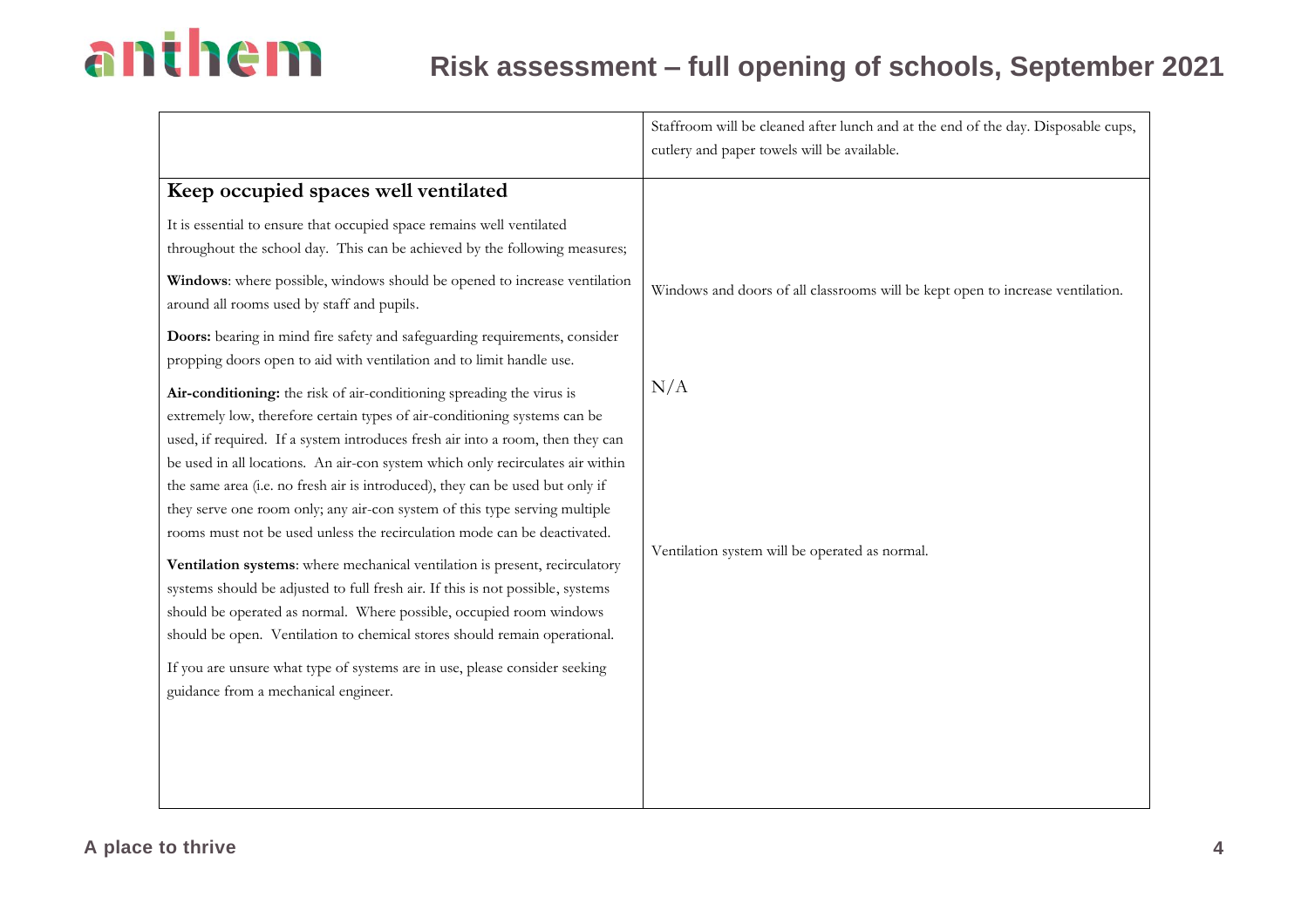| Follow public health advice on testing, self-                                                                                                                                                                                                                                                                                 | Public Health advice will be followed if individual develops Covid-19 symptoms |
|-------------------------------------------------------------------------------------------------------------------------------------------------------------------------------------------------------------------------------------------------------------------------------------------------------------------------------|--------------------------------------------------------------------------------|
| isolation and managing confirmed cases of Covid-                                                                                                                                                                                                                                                                              | or tests positive.                                                             |
| 19                                                                                                                                                                                                                                                                                                                            |                                                                                |
| When an individual develops Covid-19 symptoms: pupils, staff and other<br>adults should follow public health advice on when to self-isolate and what to<br>do. They should not come into school if they have symptoms, have had a<br>positive LFD or PCR test result or have been instructed to self-isolate.                 |                                                                                |
| If anyone in your school develops COVID-19 symptoms, however mild, you<br>should send them home, request that a PCR test is taken and that they follow<br>any public health advice provided.                                                                                                                                  |                                                                                |
| For everyone with symptoms, they should avoid using public transport and,<br>wherever possible, be collected by a member of their family or household.                                                                                                                                                                        |                                                                                |
| If a pupil is awaiting collection, they should be left in a room on their own if<br>possible and safe to do so. A window should be opened for fresh air<br>ventilation if possible. Appropriate PPE should also be used if close contact<br>is necessary. The following PPE should be provided, as and when required;         |                                                                                |
| a fluid-resistant surgical face-mask<br>a visor (to further protect from bodily fluids)<br>disposable gloves<br>disposable aprons                                                                                                                                                                                             |                                                                                |
| Staff, parents and pupils should be encouraged to arrange a PCR test if they<br>believe they have been in close contact with a person who tested positive for<br>Covid-19. Unless they develop symptoms or have received a positive LFD<br>test, individuals do not need to isolate whilst waiting for their PCR test result. |                                                                                |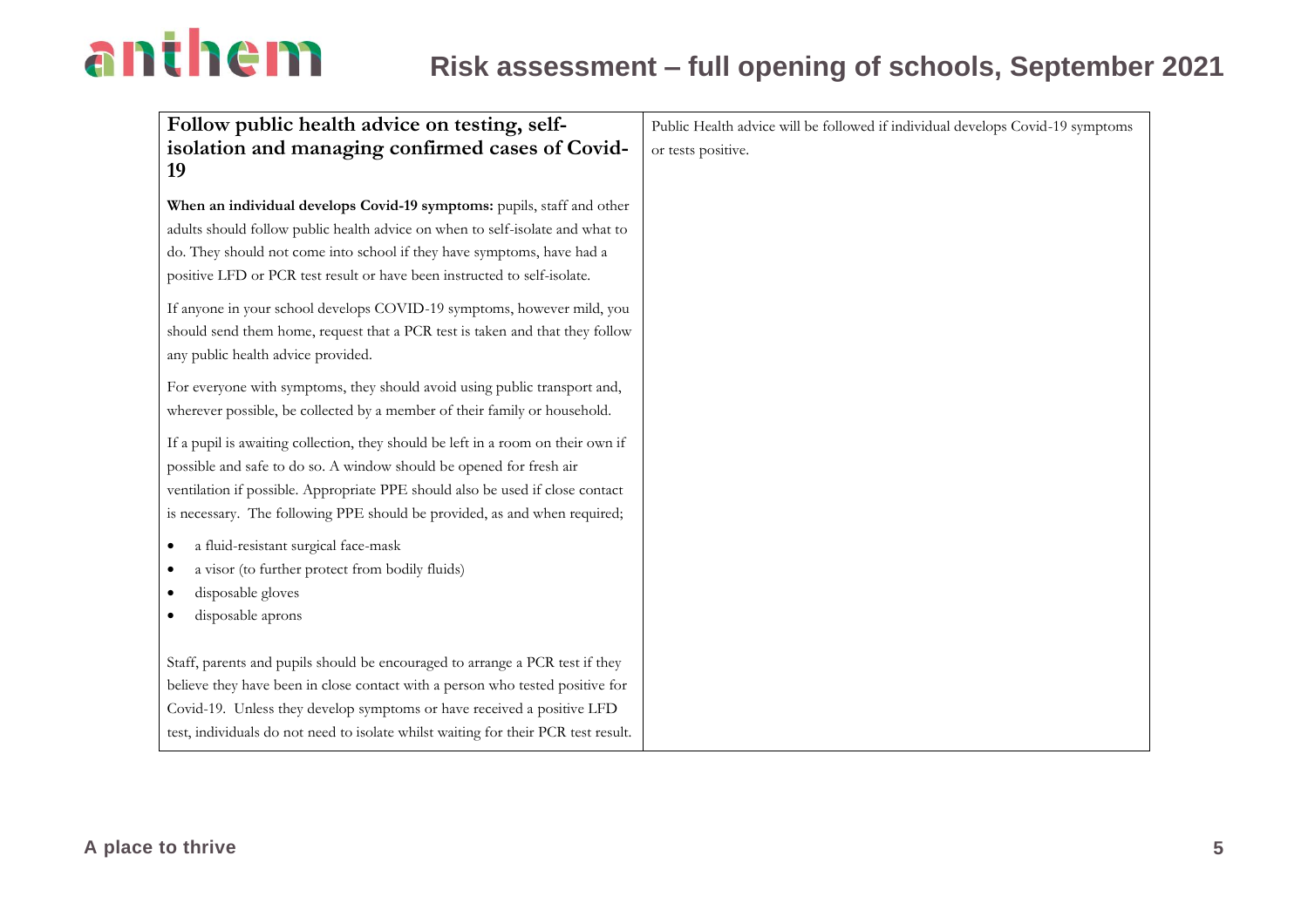Unless advised to do so by PHE, your local health protection team or any other public health representative, you will **not** be required to send close contacts home (who are not symptomatic) or to undertake contact tracing.

**However, adults who are not fully vaccinated will still need to isolate if they are close contacts.**

**Asymptomatic testing:** as pupils will potentially mix with lots of other people during the summer holidays, all secondary school pupils should receive 2 on-site lateral flow device tests, 3 to 5 days apart, on their return in the autumn term. Students must have had both tests before they enter the classroom. For any new staff member or students joining the school, consent must be obtained prior to the tests being taken. Staff or students who did not provide consent during the 2020/21 academic year should again be asked if consent can be granted.

Settings may commence testing from 3 working days before the start of term and can stagger return of pupils across the first week to manage this. Pupils should then continue to test twice weekly at home until the end of September, when this will be reviewed.

Staff should be issued with testing kits and should undertake twice weekly home tests whenever they are on site until the end of September, when this will also be reviewed.

Secondary schools should also retain a small asymptomatic testing site (ATS) on-site until further notice so they can offer testing to pupils who are unable to test themselves at home.

There is no need for primary age pupils (those in year 6 and below) to test over the summer period.

Year 6 pupils transitioning into Year 7 will be offered the 2 tests at an ATS at the beginning of the autumn term when they start at their secondary school.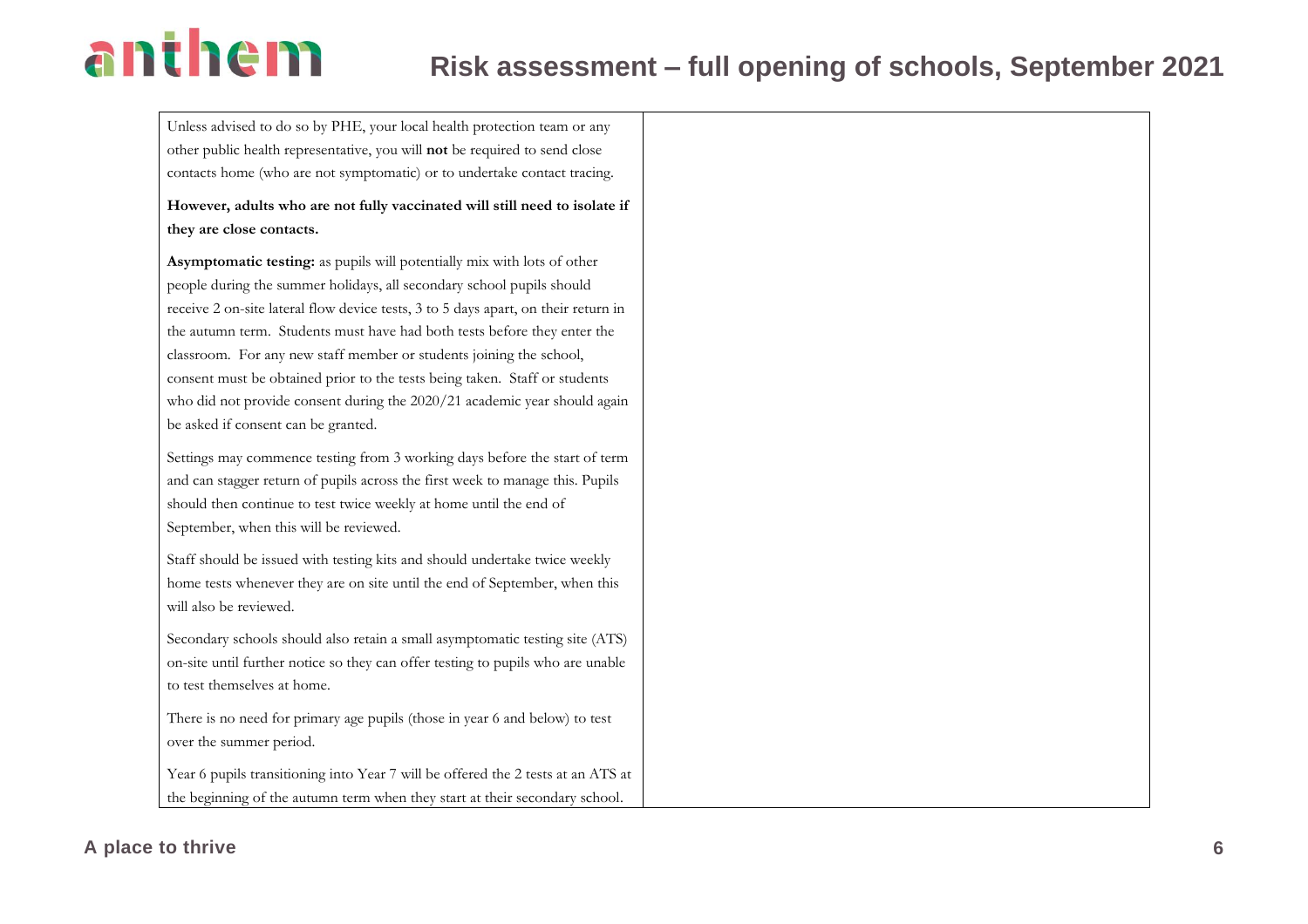| Schools may choose, however, to start testing year 6 pupils earlier, including   |                                                                                                |
|----------------------------------------------------------------------------------|------------------------------------------------------------------------------------------------|
| in summer schools, depending on their local circumstances.                       |                                                                                                |
| Confirmatory PCR tests: staff and pupils with a positive LFD test result         |                                                                                                |
| should self-isolate in line with stay-at-home guidance. They will also need to   |                                                                                                |
| get a free PCR test to check if they have COVID-19.                              |                                                                                                |
| Whilst awaiting the PCR result, the individual should continue to self-isolate.  |                                                                                                |
| If the PCR test is taken within 2 days of the positive lateral flow test, and is |                                                                                                |
| negative, it overrides the self-test LFD test and the pupil can return to        |                                                                                                |
| school, as long as the individual doesn't have COVID-19 symptoms.                |                                                                                                |
| Clinically extremely vulnerable children (CEV): all CEV children and             |                                                                                                |
| young people should attend their education setting unless they are one of the    |                                                                                                |
| very small number of children and young people under paediatric or other         |                                                                                                |
| specialist care who have been advised by their GP or clinician not to attend.    |                                                                                                |
|                                                                                  |                                                                                                |
| Visitors and contractors: to help with managing the risks on-site, schools       | All visitors will be pre-arranged. They will be expected to enter via the main                 |
| should consider retaining any virtual and pre-booking arrangements in place      | school office. They will be required to sanitise their hands before entering the               |
| for visitors and contractors, and to also request that a LFD test is completed   | building, will be asked to confirm that they and no one they have been in contact              |
| up-to 24hrs before their scheduled visit to the school.                          | with have been displaying any symptoms. Our usual safeguarding procedures will                 |
|                                                                                  | be in place with any visitor being escorted in school.                                         |
|                                                                                  | Visitors will be asked if they can complete LFD test up-to 24hrs before their                  |
|                                                                                  | scheduled visit to the school.                                                                 |
| Visitors and contractors should be asked to wear a face covering when            |                                                                                                |
| moving around the site (consider having a stock of face masks available at       | Visitors and contractors will be asked to wear a face covering when moving<br>around the site. |
| main reception).                                                                 |                                                                                                |
|                                                                                  | All visitors will be asked to provide their contact details and will be stored<br>securely.    |